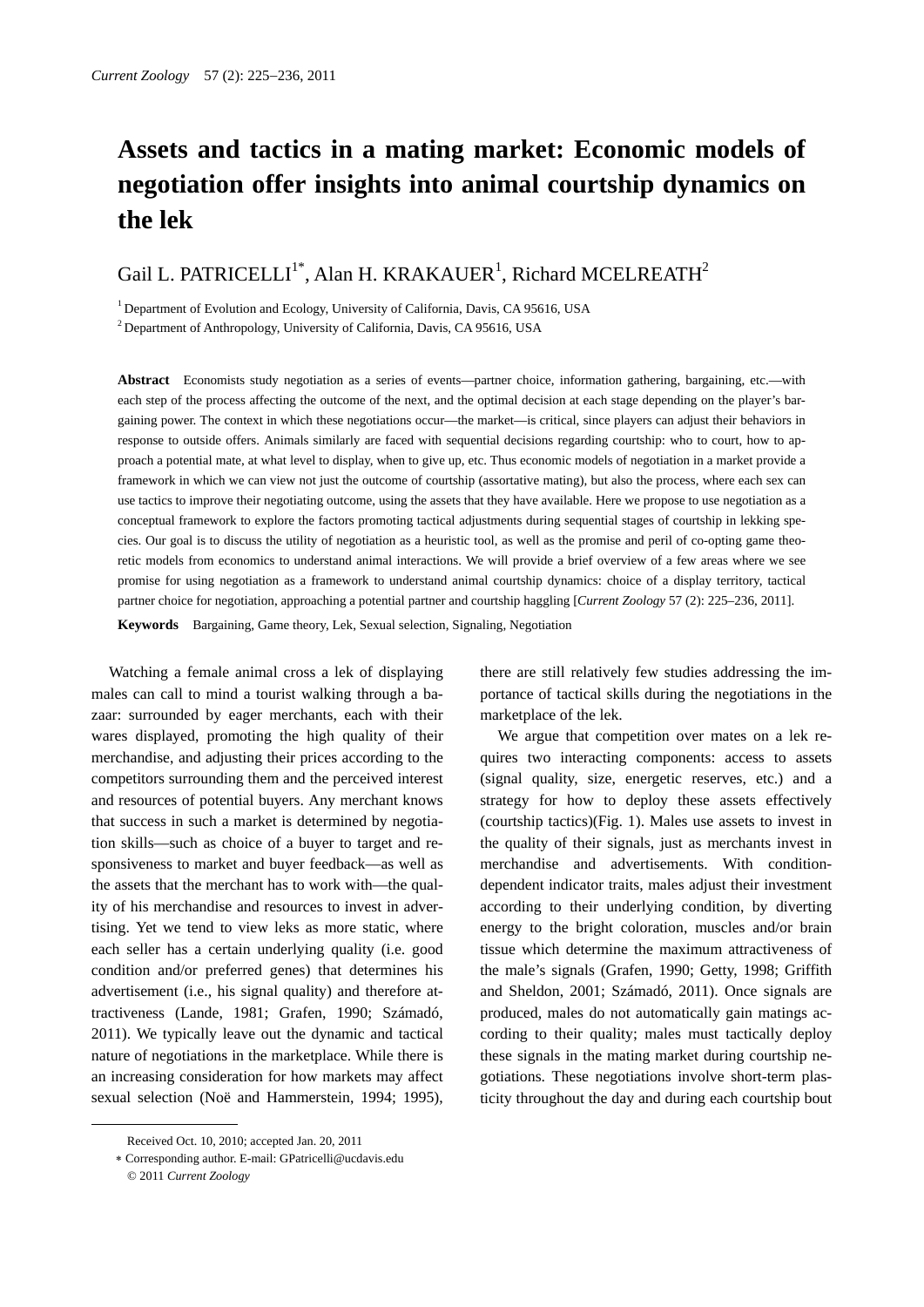as males interact with others in the market: for example, males must choose whether to display next to more or less attractive competitors, which females to target, and the intensity and duration of signaling.

Despite the potentially-complex interplay between assets and tactics, studies of sexual selection tend to focus on signals and their relationship to fitness, leaving out courtship tactics. But this approach may miss much of the action, since courtship tactics may have significant impacts on male fitness. For example in satin bowerbirds ~30% of the variation in male courtship success was explained by the average intensity of male behavioral displays, and another ~30% was explained by the male's ability to adjust his display intensity in response to female signals during courtship (Patricelli et al., 2002). Therefore by examining only how fitness is related to male signals and not to how these signals are tactically deployed, we may see only *half* the picture, and more importantly, we may be missing an entire arena of adaptive decision making. Examples of adaptive courtship tactics have been found in a wide variety of taxa, including arthropods, fish, herps, birds and mammals (e.g., Evans et al., 2002; Kelso and Verrell,

2002; Patricelli et al., 2002; Shine et al., 2003; Sockman et al., 2006; Wong et al., 2007; How et al., 2008; Wong and Svensson, 2009; Bro-Jørgensen, 2010; Patricelli and Krakauer, 2010)—suggesting that these capabilities are widespread. But only a handful of studies have measured their fitness consequences, thus we know little about how selection acts on courtship tactics and the factors that might constrain their evolution. Further, we lack a framework in which to investigate the relationship between assets and courtship tactics, and how they change with the mating market.

One of the hindrances to empirical studies on courtship tactics is the paucity of available theory. Which models are appropriate to bridge this gap? Game theoretic models from economics have provided important perspectives for the study of animal behaviors (Maynard Smith, 1982; McNamara et al., 1999). An appropriate set of economic models for this case are those describing the use of assets and tactics in *negotiation in a market.* Negotiation in business involves a series of events-partner choice, information gathering, haggling, etc.—with each step of the process affecting the outcome of the next, and the optimal decision at each stage



#### **Fig. 1 Assets and tactics**

Competition over mates on a lek requires both assets (e.g., signal quality and energetic reserves) and tactics. Within their lifetime, males use resources to invest in the quality of their signals, just as merchants invest in merchandise and advertisements. With condition-dependent indicator traits, life-history tactics determine how males adjust their investment according to their energetic resources (i.e., condition). Once signals are produced, males tactically deploy these signals in the mating market, which happens on a shorter time scale: during a season, a day and a courtship bout. The male's assets and tactics feed back on each other via the direct cost of the tactic and the outcome of his social interactions. The success of individual males affects the relative frequencies of different life history and bargaining strategies to change in the population on an evolutionary time scale. This, in turn, affects the composition of the market, which may affect which assets and strategies are favored. Tactical interactions discussed in this review are highlighted with bold arrows and gray boxes.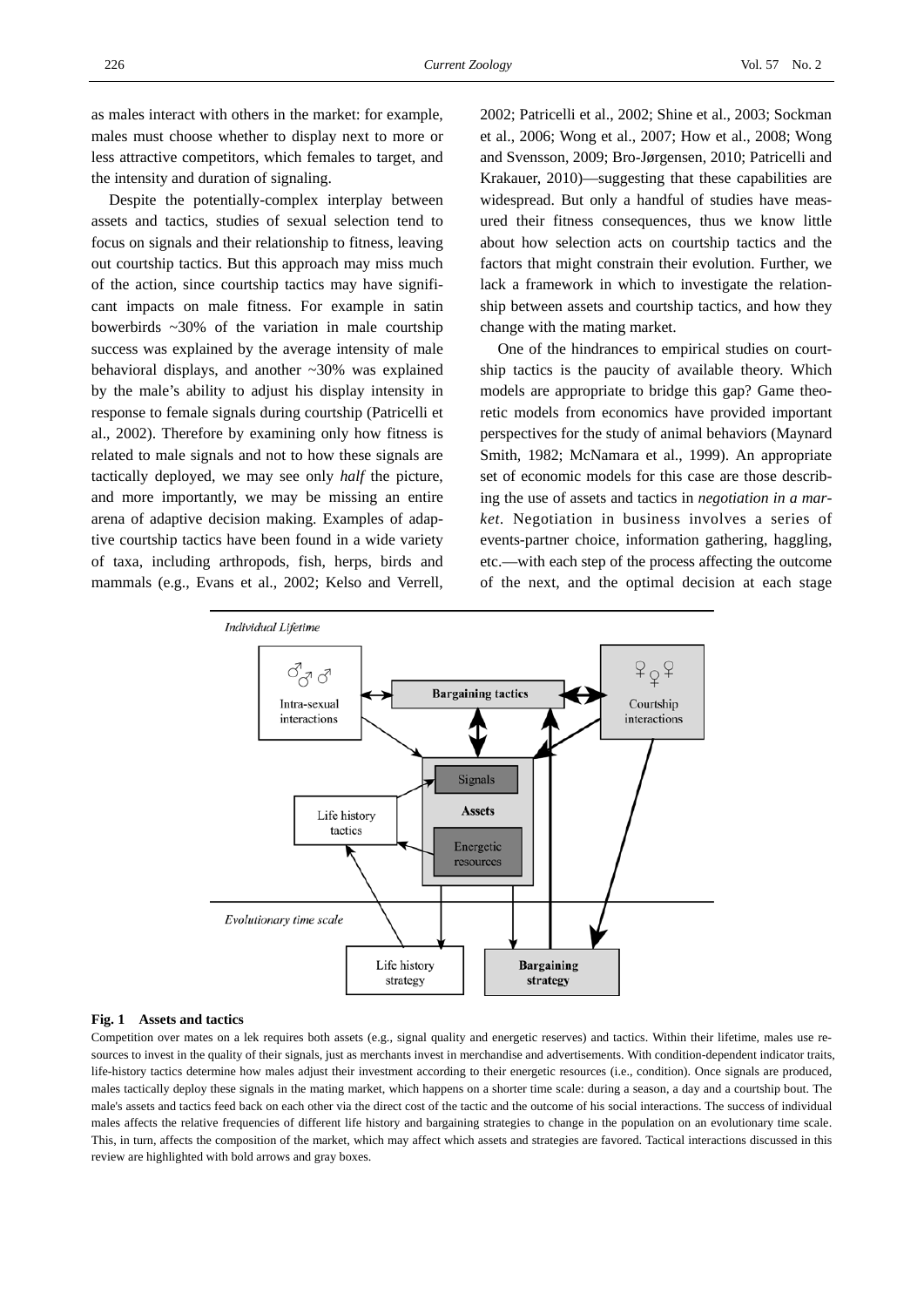depending on the players' bargaining power. The context in which these negotiations occur (i.e., the market) is critical, since players can adjust their demands in response to those of other players (Hammerstein and Hagen, 2005). The economic theory of negotiation can similarly provide a framework to view courtship as a series of interdependent tactical decisions—where to display, who to court, when to give up, etc.—made in the social context of a mating market.

Here we discuss the utility of negotiation as a conceptual framework for understanding tactical behaviors in lekking animals, as well as the promise and peril of co-opting game theoretic models from economics to formalize this model. We will then provide a brief overview of a few areas where we see promise for using negotiation as a framework to understand animal courtship dynamics: choice of a display territory, tactical partner choice for negotiation, approaching a potential partner and courtship haggling. This review will focus on males displaying to choosy females on a lek, however most of these models are equally valid for animals with different mating systems or sex-role reversal. Further, we will focus on male tactical choices here, but courtship in many species involves complex mate-selection tactics by females as well (Real, 1990; Luttbeg, 1996). We will discuss a number of these female tactics, but a review of female tactical choices at each stage of the negotiation—and how they may interact with male tactical choices—is beyond the scope of this paper.

# **1** The Promise and Peril of Economic Models of Negotiation

As in nearly every aspect of game theory, economists have preceded biologists, thus there is a lot we can usefully borrow from the economic study of negotiation. In economics, modern game theoretic approaches to negotiating, or "bargaining," begin with Nash's (1950) paper. The model in that paper is fairly narrow, yet Nash suggests in the first line that bargaining and negotiation is any situation that involves "individuals who have the opportunity to collaborate for mutual benefit in more than one way." From that perspective, essentially all social interaction is bargaining. Binmore (1985) argues, for example, that negotiation models offer a successful framework for studying the formation of coalitions, essentially mirroring—and sometimes pre-dating—the development of skew theory in biology (Vehrencamp, 1983; Johnstone, 2000). Yet the historical course of economic bargaining theory (as models of negotiation are usually called in economics) has lead to the accretion of terminology and to models that may be confusing and misleading, once borrowed into evolutionary biology (for an excellent review of bargaining for biologists, see Binmore, 2010). In this section, we provide a very short commentary on the interface between economic models of negotiation and the theoretical study of negotiation in evolutionary ecology.

For a long time, prominent economists felt that game theory had little to contribute to the study of negotiation (Roth, 1985) due to the perceived complexity of human psychology as well as the complexity of early model outcomes, such as Nash (1953), which found an infinite number of possible agreements to a bargaining problem. But depending upon the details, it is possible for negotiation models to produce unique and testable predictions. Rubenstein (1982) showed that two players sequentially negotiating over how to divide a resource, but doing so under time pressure, such that the size of the resource shrinks with each rejected proposal, can reach a unique agreement (see also Rubenstein and Wolinsky, 1985).

Since Rubenstein's pioneering models, bargaining theory in economics has tackled a dizzying number of scenarios, but these models build from a common structure (Muthoo, 2000). Buyers and sellers both have some valuation of the possible outcomes, which may or may not be known to the other party; the parties then haggle, each trying to get as close as possible to their preferred outcome. These models also share a sensitivity of negotiated outcomes to both strategic options as they occur in time and space and the individual strengths and opportunity costs of individuals (Muthoo, 1999; Binmore, 2007). Further, they are sensitive to the symmetry of information among the partners—who knows what and when (e.g., Harsanyi and Selten, 1988). This sensitivity to model assumptions and structure suggests that we will be better served by thinking hard about the relevant details of each biological case and investing in new models, rather than simply borrowing off-the-shelf models from economics. There are, however, a number of valuable generalizations and modes of analysis that we think provide a productive outline of what evolutionary models of negotiation, in context of courtship, will resemble.

One of the key components of the study of negotiation in economics has been the so-called Nash program, which is an attempt to justify or improve the predictions of simple action-response models ("cooperative" game theory) using extensive-form games that explicitly model the process of negotiation ("non-cooperative"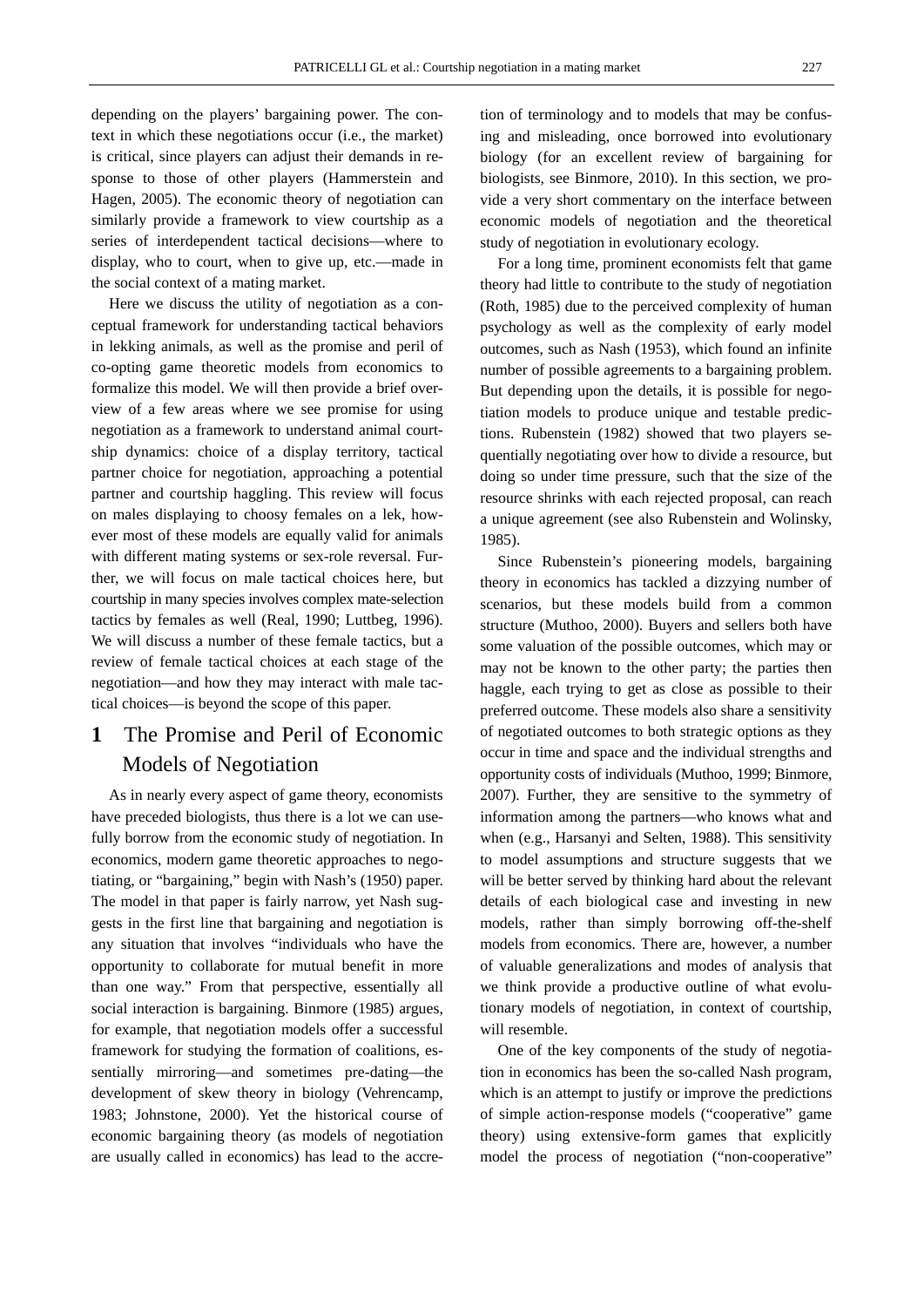game theory). The majority of first generation evolutionary games were action-response games*—*two or more players simultaneously choose from a set of available strategies and fitness payoffs can be calculated purely from the combination of strategies chosen (Maynard Smith, 1982). Indeed, most current models relevant to sexual signaling on the lek are action-response models, and do not address the dynamic interaction between males and females as they proceed through the steps leading to rejection or copulation (Számadó, 2011; but see Payne and Pagel, 1996; Payne, 1998). While these models are appropriate in some cases, most interactions between conspecific animals involve multiple stages before the "game" is resolved. For biologists, extensive-form games provide ways of conceptualizing short-term behavioral tactics as well as the evolutionary time scale, and have been used to model a variety of behavioral contexts (Enquist and Leimar, 1983; Dugatkin and Reeve, 1998; McNamara et al., 1999; McElreath and Boyd, 2007). In order to build an extensive-form game of signaling or other behaviors, one must be explicit about how individuals interact, in which order, for how long, and which actions are possible for each player at each point in time. Behavioral choice can be contingent on previous behavior, and so a much richer strategy set becomes available. For example, can males signal to multiple females at once, or must they rather interact with a single female at a time? Can females evaluate multiple males or once, or is there an attention limit that constrains female strategy? Building models that include variations of these assumptions may reveal the roles of cognitive constraints on both behavioral dynamics seen in mating markets as well the evolutionary dynamics of signaling strategies (McNamara and Houston, 2009). These questions are hard to ask when we adopt a classical strategic-form game, which includes no explicit time scale for behavioral negotiations.

Another helpful concept key to the bargaining literature is the consideration of outside options (Rubenstein and Wolinsky, 1985; Muthoo, 1999; Cant and Johnstone, 2009). In a bargaining context, an outside option represents a choice to terminate negotiation with a current partner or partners and instead pursue payoffs in another context. Outside options may be alternative buyers or sellers, or in our context alternative potential mates on the lek. In game theoretic models, the presence or absence of outside options can affect the outcome strongly. Typically, the individual with the best outside option has the most power in bargaining, because that individual

will be willing to terminate the negotiation first. This means that the individual with better outside options can essentially force their bargaining partner to accept a worse deal, because such a deal will still be better than their inferior outside options. However, having an outside option no better than what can be gained through continued bargaining will not affect the outcome; therefore the quality of other partners is more important than the quantity alone. Further, the importance of outside options will increase when there is a low cost to switching partners (Rubenstein and Wolinsky, 1985). On most leks, the cost of switching partners is likely to be low; indeed, Alexander (1975) proposed that leks may have evolved by female preference for low-cost switching and comparison among aggregated males. Therefore, outside options are likely to be an important consideration for both males and females on the lek.

While we see great promise in illuminating biological negotiation with extensive-form games inspired by economic models, there are reasons to be very careful in doing so (Binmore, 2010). First, a major area of distinction between evolutionary and economic game theory, which is often overlooked, is the realm of solution concepts. How are we to "solve" the model, to figure out what it predicts? In evolutionary theory, fitness provides a natural currency. Economists, in contrast, spend a healthy amount of time discussing different solution concepts (e.g., Nash, perfect, sub-game perfect and Bayesian solutions) because the vagaries of "rationality" and the reality of variable preferences (Selten, 1978) make it difficult to decide what a model predicts (Binmore, 2007). This is not a flaw with game theory, but rather a deficit in our understanding of rationality. Furthermore, "rational" predictions can differ markedly from evolutionary ones. For example, in classical game theory, no distinction was made between evolutionarily stable equilibria (ESS's, Maynard Smith, 1982) and unstable equilibria—they are all Nash equilibria. Therefore one has to be careful not to merely lift predictions from an economic model, without first considering whether an evolutionary analysis would generate the same prediction.

With due caution, however, there is great potential for concepts originally explored in economic bargaining models to help in the study of animal courtship. Since no model developed in economics will fit the biology quite right, we think new theory development is the right approach. But in the shorter term, the most immediate value is in nominating behavioral aspects of mate choice on leks—extensive-form in structure—which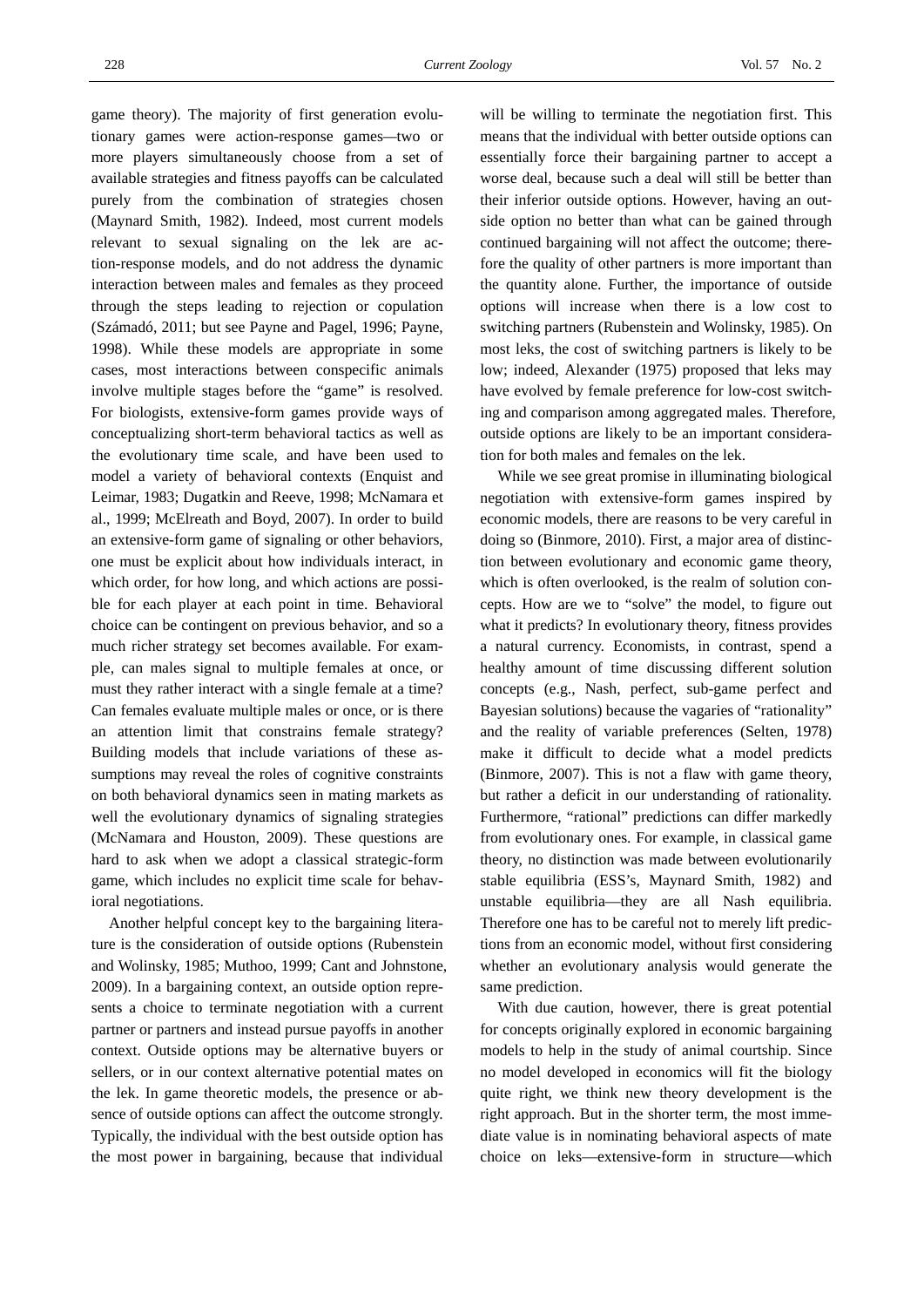may be viewed in this framework.

# **2** Negotiation on the Lek

The following is a brief overview of a few areas where we see promise for using negotiation in a market as a conceptual framework to understand animal courtship dynamics on leks: choice of a display territory, tactical partner choice for negotiation, approaching a potential partner and courtship haggling. In each case, we highlight some of the many ways in which male tactical decisions may affect male fitness. Further, we discuss economic models related to negotiation—including, but not restricted to bargaining models—which may serve to guide further development of theory in this area.

## **2.1 Choice of a display territory**

Similar to a merchant choosing a location to establish a business, a displaying male may consider many factors when deciding where to display. These decisions will have important effects on the quantity and quality of females that will be available—the male's outside options, as well as the competitors against which the seller will be compared—the female's outside options. These outside options in turn will affect the bargaining power available to both partners during courtship, and thus the outcomes of negotiation (Rubenstein and Wolinsky, 1985).

Retail location theory includes several classes of models to predict the location and density of business or other human institutions (reviewed in Brown, 1989). To predict how businesses should distribute themselves on a landscape, these models highlight factors such as travel distance (central place theory; Christaller, 1966), accessibility-attractiveness trade-offs for consumers (spatial interaction or gravitation theory; Reilly, 1953), and differential costs and benefits to prime locations (bid rent theory; Alonso, 1964). Additionally, business location may be influenced by the location of similar establishments; the principle of minimum differentiation (i.e., Hotelling's law; Hotelling, 1929) considers factors such as comparison shopping, uncertainty reduction, and customer spillover to explain retail clustering, synergistic interactions, and neighbor effects. There is a rich theoretical and empirical literature on lek settlement which draws from (or is analogous to) economic models of retail location (Bradbury and Gibson, 1983; Wiley, 1991; Höglund and Alatalo, 1995), for example, relating lek settlement and male display to female home ranges (e.g., "hotspots"; Bradbury and Gibson, 1983), resources important for females (McNaughton, 1988), predation (Ryan et al., 1981), harassment (Clutton-Brock

et al., 1992), nepotism (Kokko and Lindstrom, 1996), environmental conditions (Uy and Endler, 2004; Martin, 2010), and lek size (Widemo and Owens, 1995; Hernandez et al., 1999). Variation in these factors can be important determinants of male mating success, and to the extent that males differ in their ability to assess each of these conditions and adjust display location and behavior accordingly, these tactical skills that may also contribute to variance in male fitness.

In addition, males make tactical choices on a smaller scale—in choosing to settle near, or allow settlement by, particular competing males within the lek. Males may benefit, for example, by reduced aggression if they settle near relatives (Reynolds et al., 2009), or they may increase female traffic by permitting unrelated associate males on their territory (van Rhijn, 1983). A question with particularly interesting parallels to economic models is how the relative quality of surrounding males should influence male settlement. The "hotshot" model suggests females search primarily for high quality males; lower quality males therefore should surround these males to intercept females or otherwise benefit from spill-over of female traffic (Beehler and Foster, 1988), a hypothesis that has received mixed support (e.g., Höglund et al., 1993; Droney, 1994; Young et al., 2009). However, it is not clear that males should always settle next to the highest quality male they can find. For example, bid rent models from economics (Alonso, 1964), as well as social queuing models from biology (Kokko et al., 1998), would predict male quality declining as males settle farther from the lek center, since only older and more aggressive males can 'afford' a more central territory. In contrast, Hotelling's law might predict males of similar quality would cluster together (Nelson, 1958; Brown, 1989).

Just as retail settlement models have considered consumer behavior, optimal settlement decisions should also depend on female cognitive processes such as the decision rules used to evaluate potential mates—for example, whether females compare males to an endogenous acceptance threshold or compare multiple males to each other (i.e., best of n; Real, 1990; Luttbeg, 1996). If males are compared only to each other, then unattractive males may benefit from clustering with other unattractive males to improve their relative attractiveness (Bateson and Healy, 2005; Oh and Badyaev, 2010); this will also limit female outside options for a better partner. Where a male sets up shop as well as the behavior of the surrounding males will influence subsequent stages of negotiation, as discussed further below.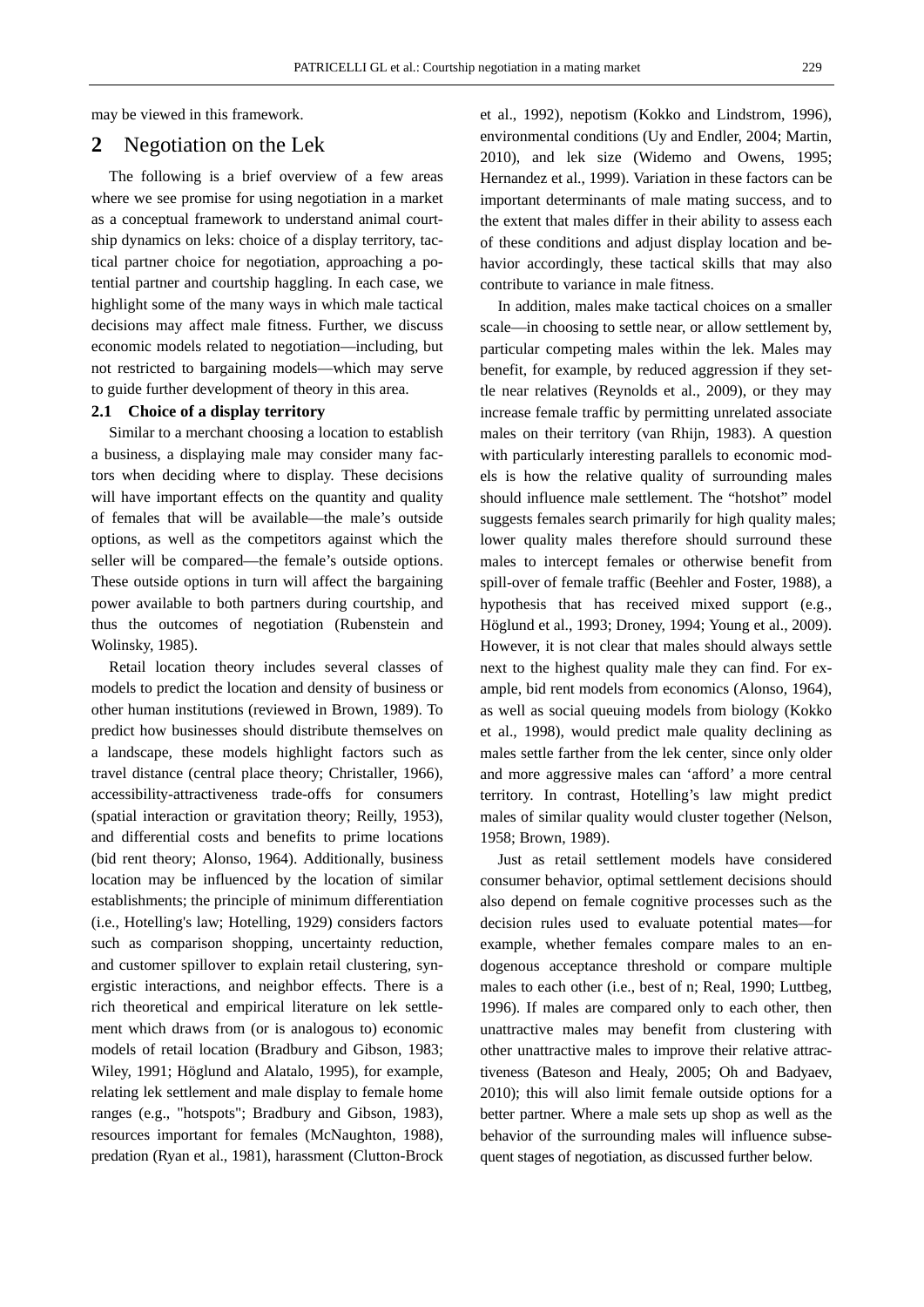#### **2.2 Tactical partner choice by lekking males**

Before negotiation can begin, partners must be chosen. Early economic studies of negotiation ignored this fact, assuming random pairing in models and enforcing random assortment in experiments. More recent studies which allow partner choice have found significantly different outcomes, suggesting that partner choice may be equally important to other tactics in determining how negotiations progress (e.g., Tenbrunsel et al., 1999; Bazerman et al., 2000; De Fraja and Muthoo, 2000). Similarly, game-theoretic and genetic models of behavioral evolution have found very different outcomes when players can choose to interact with particular partner types (e.g., Wolf et al., 1999; McNamara et al., 2009a) and when market dynamics are considered (Noë and Hammerstein, 1994; 1995; Cant and Johnstone, 2009).

Males in lekking species typically are not considered to be choosy (Trivers, 1972; Emlen and Oring, 1977), but courtship and mating activity is temporally clumped in many lekking species (Höglund and Alatalo, 1995), and thus top males may find a group of females simultaneously seeking courtship. Selection may therefore favor males that exert partner choice, allocating their courtship effort according to female reproductive value, as has been found in many non-lekking species (e.g., Shine et al., 2003; Sockman et al., 2006; Ruiz et al., 2008; Wong and Svensson, 2009). For example, survivorship of offspring may change with the age of the female (Schroeder et al., 1999), selecting for males with a corresponding preference for female age. Further, if young females copy the mating choices of older females, as has been found in guppies (Dugatkin and Godin, 1993), then males may increase the probability of further copulations by courting older females. However, female reproductive value may not be the only consideration; unattractive males may benefit from directing courtships toward younger females if these less experienced females are less choosy (i.e., having a lower threshold of courtship stimulation required for mating or more likely to make a "mistake" in mate choice; Gibson and Höglund, 1992). This may select for different partner-choice tactics in attractive versus unattractive males.

Male partner choice tactics may further be contingent on the market—the behavior and attractiveness of neighboring males that are simultaneously courting the female (e.g., Plath et al., 2008; Oh and Badyaev, 2010). For example, males may shift from courting high to low value females if there is a superior competitor present on the lek, similar to sellers avoiding potential buyers

who are already in negotiations with a superior seller (Moorthy, 1988; Jackson, 2007). Outside options are critical for this shift; less competitive males may preferentially court low-quality females since negotiations are more likely to succeed with a female who has poor outside options; but this is only predicted when encounters with females are neither so common to make competition unlikely (i.e., the male has many outside options), nor so rare that males should court any female they come across (Venner et al., 2010).

### **2.3 Building trust with a negotiating partner**

Economic models of negotiation and other games have shown very different outcomes depending on the relationship between the players before the game begins—relationships built on trust and reputation (e.g., Tenbrunsel et al., 1999; Bazerman et al., 2000; Hammerstein and Hagen, 2005; McNamara et al., 2009a). In the early stages of a negotiation with an unknown partner, building a relationship is critical to a favorable outcome and occurs during the pre-negotiation phase (Druckman, 1967; 1968). Empirical studies on humans across cultures have shown that negotiating partners do this through personal introductions before negotiation begins (Zartman, 1989; Senger, 2002). In animal courtship between unfamiliar partners, building trust before or during the early stages of negotiation may be similarly important, especially in species where males walk a fine line between attracting females to mate and scaring them away (Borgia, 1995; Berglund et al., 1996). For example, female satin bowerbirds prefer more intense and aggressive displays from males, but males who display too intensely early in courtship scare the females away; the most successful males begin courtship at low intensity and increase only when females show signals of comfort (Patricelli et al., 2002).

In addition to considering the comfort of the target female, males may also need to take into account other females who may be eavesdropping on the courtship negotiation. This may be particularly important on leks, where open arenas provide a great deal of public information. In addition to allowing females to observe the mating decisions of other females (Gibson and Höglund, 1992), eavesdropping may allow females to assess whether a male will make a safe negotiation partner. Therefore when there are multiple females on the lek, males may attempt fewer aggressive behaviors, such as forced-copulation attempts, if observing these behaviors will deter other females from approaching the aggressive male.

Economic transactions are not limited to isolated ne-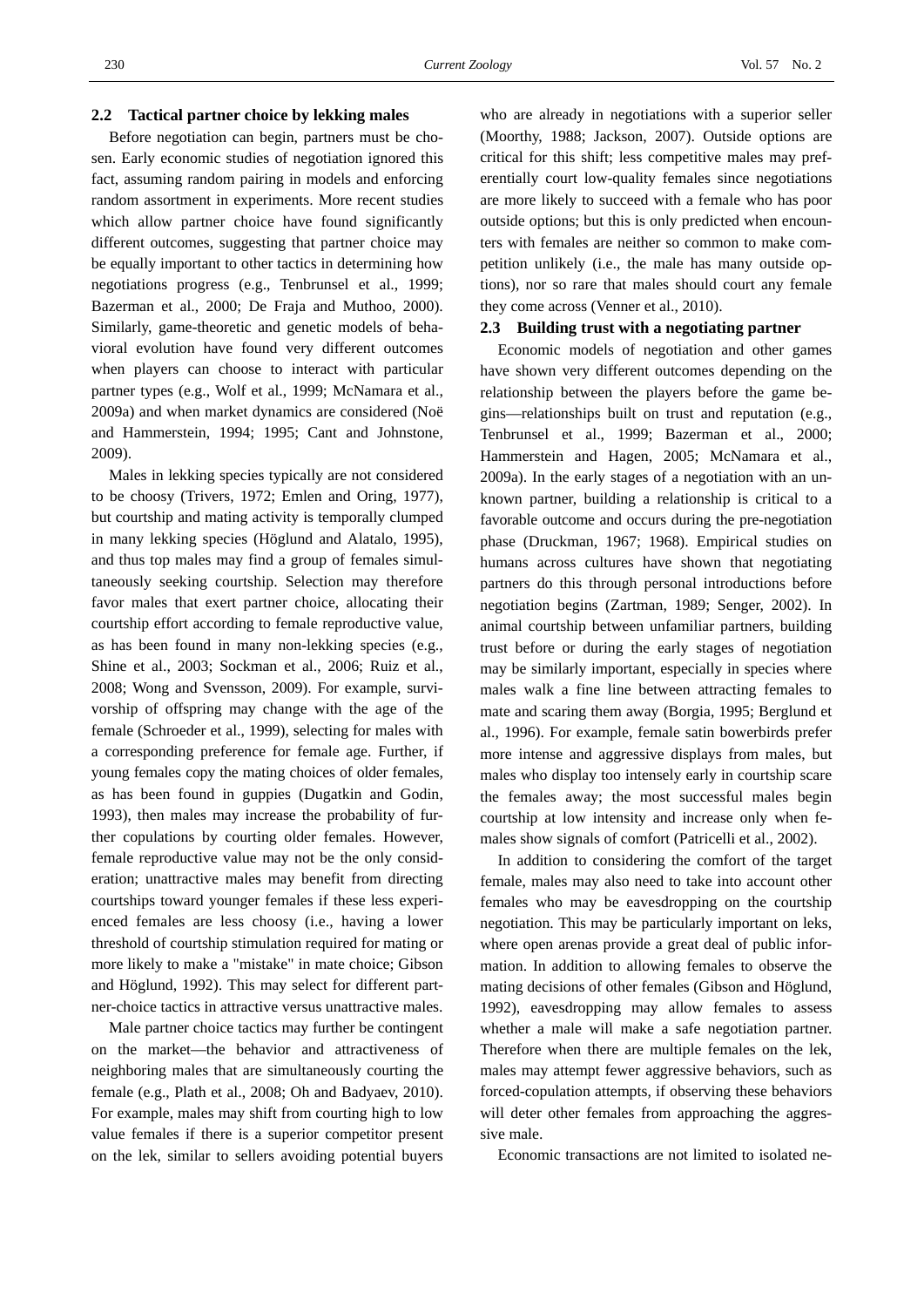gotiation events; successful interactions may lead to longer-term buyer-seller relationships. Negotiating parties may benefit from extended exchanges in a number of ways, including increased information sharing, trust, preferred treatment, joint pay-offs or other synergistic arrangements (Spekman, 1988; Dabholkar et al., 1994; Ganesan, 1994). In addition to relationships built during early stages of courtship, there may long-term relationships between males and females and between competing males that affect how negotiation proceeds, particularly in long-lived lekking species where females may revisit males over several consecutive breeding seasons (Uy et al., 2000). In such cases, the costs of being overly eager or aggressive during courtship may increase if males have to consider their long-term reputation with courted and eavesdropping females. Relationships among males on a lek may also be important. For example, social connectedness in young males can predict social ascension and breeding success in lekking manakins, possibly as a result of creating and maintaining relationships (McDonald, 2007; Ryder et al., 2008). Improved monitoring techniques in addition to long-running data sets of lekking species may help researchers learn more about causes and consequences of relationships on the lek.

# **2.4 Courtship haggling**

After buyers and sellers choose their partners and approach them, the next phase of the negotiation is bargaining over the price. Sellers in a market face a number of decisions during this haggling process: where to set the initial asking price, how much to change that price to make a deal, and how long to persist before moving on to the next potential buyer (Muthoo, 1999; Camerer, 2003). These decisions involve trading off an investment of time and advertising costs in the current negotiation against possible future negotiations. During courtship, males and females haggle over copulation, and therefore access to each other's gametes. A lekking male is in a position similar to a seller, making an offer (display effort: including display intensity, persistence and/or quality) in hopes of convincing the buyer (the female) to choose his wares over those of other contenders (Real, 1991). The female may accepts his offer or remain "coy" to gather more information (Fig. 2). Time and energy spent in one courtship negotiation is unavailable for other courtships, so males may benefit from tactically adjusting their courtship behaviors. For example, males may display at a low level at first and increase only if the female is unimpressed. But if the female remains unmoved, when should he cut his losses and walk away? How does this vary with male condition, and the probability of future courtship opportunities? The idea of tactical adjustments in courtship effort has been around since the early days of behavioral ecology (Parker, 1974), however there are still surprisingly few models of courtship dynamics (Real, 1991; Payne and Pagel, 1996; Payne, 1998; McNamara et al., 2009b) and many of the existing models cannot readily be applied to signaling on a lek. Bargaining theory may offer a useful framework on which to build such models.



#### **Fig. 2 A conceptual model of courtship haggling on the lek**

Both the male and female have private information unknown to the other (gray regions); this information includes their quality, and their valuation of their current negotiating partner. These valuations are influenced by their own respective qualities, as well as their outside options of other opposite-sex individuals on the lek. In aggregations such as leks, these outside options may be public information. Males and females negotiate (i.e. make offers and counter-offers) by means of tactical signals, including sexual displays by the male or signals of interest or coyness by the female. Valuations by either party may also be influenced by non-tactical cues, such as age or body size.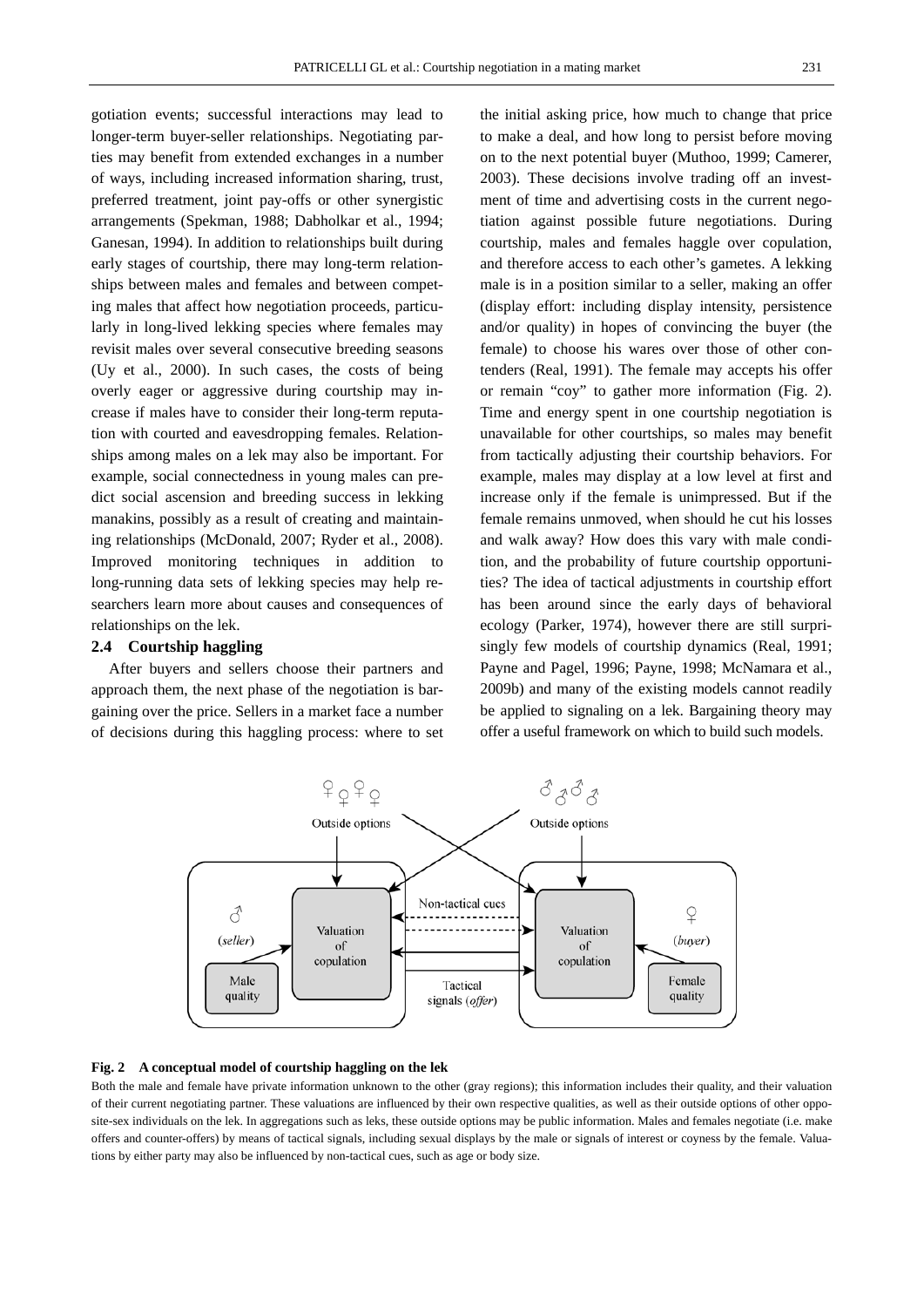In economic bargaining models, a number of factors determine which party comes closer to their optimal outcome, including the cost of haggling to each party, the risk of unpredictable factors causing a breakdown of bargaining, asymmetry of information about valuation of the resource, and the outside options available to both parties (Muthoo, 1999); we will discuss only the latter two factors here, though all may be important in courtship negotiations on a lek.

Incomplete information about valuation of the resource and resource quality can lead to less efficient and predictable bargaining, since players must juggle the often-conflicting goals of maximizing their outcome and conveying information (Rubenstein, 1982; Muthoo, 1999; Binmore, 2010). Males on a lek may have incomplete information if there is variation in the level of display females require from males before consent to copulation. This may occur due to variation in female preference among or within females (Jennions and Petrie, 1997), or if females are using a comparative assessment tactic and males do not know where they fall among the *n* other males sampled (Real, 1990; Luttbeg, 1996). Economic models of one-sided asymmetry can favor sellers who adjust their prices, beginning high and lowering until the offer is accepted by the buyer (Rapoport et al., 1995). Therefore, considering only the male's tactics on the lek, we may predict that males will begin courtship at a low rate (i.e., sell their goods at a high price) and increase their rate only if females demand more. Indeed, such gradual increases of display intensity during courtship have been found in fiddler crabs (How et al., 2008) and many other species (e.g., Gibson, 1996; Patricelli et al., 2002) and are predicted by some dyadic models of signaling interactions (Payne and Pagel, 1996; Payne and Pagel, 1997; Payne, 1998). However, asymmetries are unlikely to be one-sided, since females also have incomplete information about males. As discussed above, there may be reason for males to place different value on females of different age or condition (Dugatkin and Godin, 1993; Schroeder et al., 1999; Venner et al., 2010), so we cannot assume that males will have the same valuations of the resource the female has to offer. But more importantly, females have incomplete information about male quality, and she gains more complete information based on his offers during bargaining, which changes her valuation of the male. Therefore, models are needed which account for both male and female strategies, and which address the signaling function of male display.

Experimental and theoretical studies of bargaining

have shown that outcomes are very different in dyadic haggling versus haggling at a market or bazaar, where the buyer and seller both have low-cost access to outside options (Bester, 1993; De Fraja and Muthoo, 2000; Cant and Johnstone, 2009). Applying the logic of outside options to the lek leads to interesting predictions about how display behavior will change with the number of males and females present. For example, males may have lower bargaining power when courting a solitary female on the lek, since she has many outside options and he has none, forcing the male to persist in courtships with extremely coy or less desirable females. Conversely, males have more bargaining power when there are multiple females available, favoring males who cut their losses with overly-coy females and direct their courtship effort to more attentive ones. This same factor may favor tactical deployment of coy behaviors by females (see also McNamara et al., 2009b). Parker (1974) arrived at similar predictions using modified optimal foraging patch models of male courtship persistence, considering females to be equivalent to a static resource patch. This model predicts that persistence should increase with increased valuation of the resource (receptive vs. unreceptive females) and a decrease in encounter rate (a measure of outside options). It remains to be seen whether these patterns/predictions will hold in a more realistic bargaining model that includes species-specific details, such as the cost of display for males of differing quality, the way in which energetic tradeoffs play out at different time scales (e.g., within days and among days), and non-independent mate choice (males may place higher value on copulations when there are multiple females present, if copulation inspires mate-choice copying; Gibson and Höglund, 1992).

 In addition to increasing the accessibility of outside options, markets also allow buyers to compare the offers of multiple sellers simultaneously (thereby gaining more information about the quality of their outside options), and for sellers to adjust their offers according to competitor behavior (thereby increasing their attractiveness relative to the buyer's outside options; Noë and Hammerstein, 1994; 1995). The amount of power gained through having outside options will depend in part on the information available to both players about the offers being made by other bargainers, and the mechanism by which the partners are paired (Binmore, 2007). Therefore, females gain bargaining power along with their ability to assess multiple males' offers simultaneously; this power may force males to begin with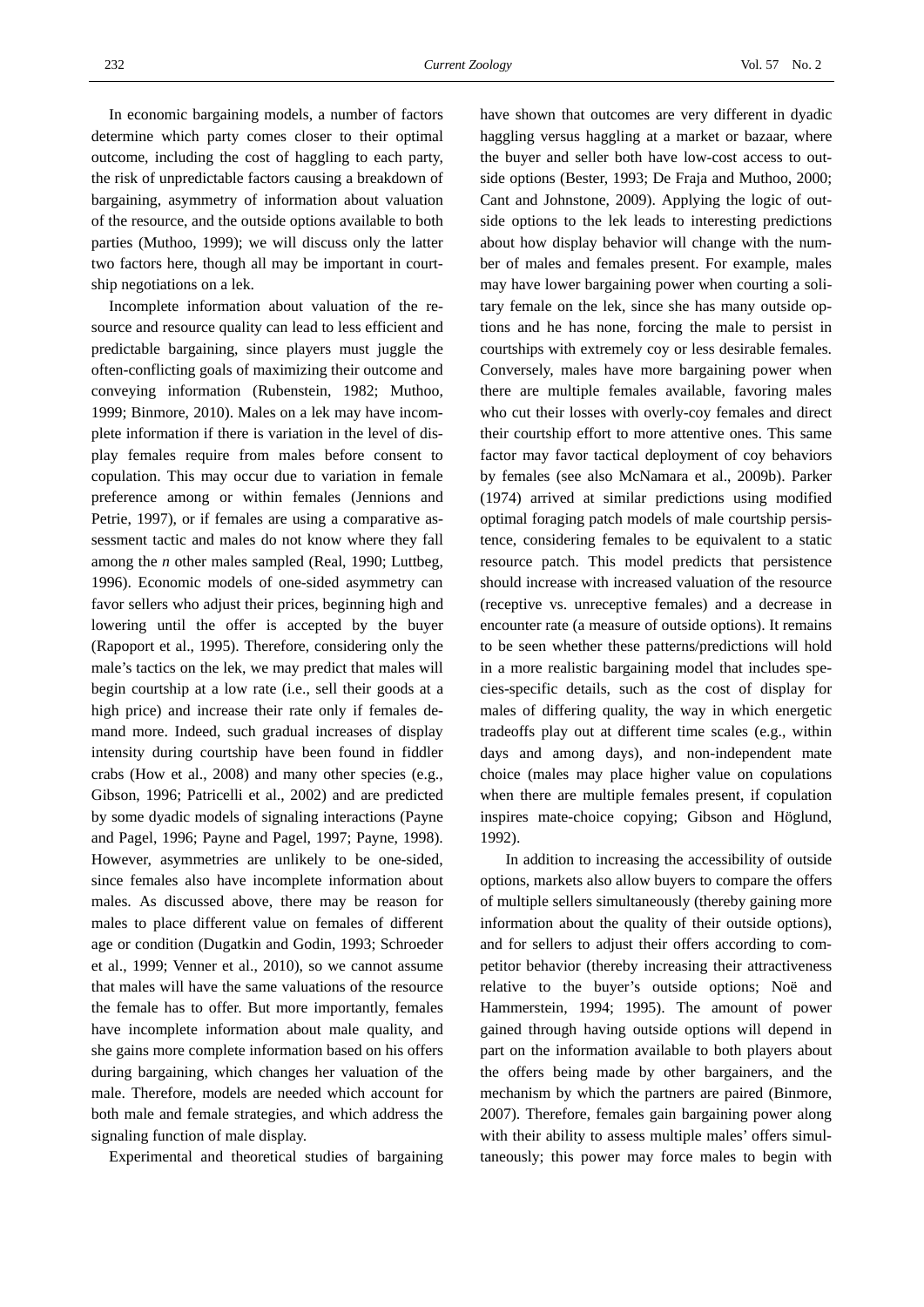higher offers to retain bargaining partners and tempt females away from other males across the lek. However, it is unlikely that females can assess all males on the lek simultaneously, since the efficacy of courtship likely decreases with distance (Gibson, 1996), allowing males to retain some bargaining power during courtship. Males may also gain bargaining power through increased information about the quality and coyness of other females on the lek. These models once again highlight the need to learn more about the flow of information across the lek, the cognitive processes by which females compare multiple males (Bateson and Healy, 2005), and how this information affects female movements among males. With this information, we may improve our ability to predict how males should optimally adjust their offers according to the quantity, quality and behavior of other males and females on the market.

### **2.5 Conclusion**

Courtship is often viewed as a black box, in which males and females assort themselves according to the strength of her preference and the quality of his trait, but where the process producing this pattern is obscure or irrelevant. By looking inside the black box to view courtship as a process, involving multiple stages with different tactics, we can better understand how selection acts on male signals (Real, 1990; Payne, 1998; Luttbeg, 2004). More importantly, we will reveal a host of other traits that are not typically considered sexual traits—behavioral tactics and social skills in both sexes that are critical to competition over mates. Male courtship tactics have been described in a wide diversity of invertebrate and vertebrate taxa (discussed above), but because we lack a framework in which to view these behaviors, they are often descriptive studies in individual species, rather than empirical tests of optimal courtship models. Economic models of negotiation offer a conceptual framework that emphasize courtship as a process in which the male and female bargain to reach a deal, influenced by the haggling of other players in the market. We believe that theoretical development in this area has enormous promise for increasing our understanding of the evolution of complex, dynamic sexual signals and social intelligence. Using a combination of detailed observation and field experimentation, lekking species offer an excellent model to study courtship tactics and assets in a natural mating market.

**Acknowledgements** We wish to thank Jack Bradbury for the suggestion to explore the negotiation literature to understand lekking sage-grouse, and Heather McKibben and Kyle Joyce for the help in interpreting the literature. Additional thanks to two anonymous reviewers and editor, Eileen Hebets. This work was funded in part by a National Science Foundation grant to GLP and AHK (IOS-0925038).

# **References**

- Alexander RD, 1975. Natural selection and specialized chorusing behavior in acoustical insects. In: Pimental D ed. Insects, Science and Society. New York: Academic Press, 35–77.
- Alonso W, 1964. Location and Land Use: Towards a General Theory of Land Rent. Cambridge, MA: Harvard University Press.
- Bateson M, Healy SD, 2005. Comparative evaluation and its implications for mate choice. Trends in Ecology & Evolution. 20: 659.
- Bazerman MH, Curhan JR, Moore DA, Valley KL, 2000. Negotiation. Annual Review of Psychology. 51: 279–314.
- Beehler BM, Foster MS, 1988. Hotshots, hotspots, and female preference in the organization of lek mating systems. The American Naturalist. 131: 203–219.
- Berglund A, Bisazza A, Pilastro A, 1996. Armaments and ornaments: An evolutionary explanation of traits of dual utility. Biological Journal of the Linnean Society. 58: 385–389.
- Bester H, 1993. Bargaining versus price competition in markets with quality uncertainty. The American Economic Review. 83: 278–288.
- Binmore KG, 1985. Bargaining and coalitions. In: Roth AE ed. Game-Theoretic Models of Bargaining. Cambridge: Cambridge Univ. Press, 269–304.
- Binmore KG, 2007. Playing for Real: A Text on Game Theory. Oxford: Oxford University Press.
- Binmore KG, 2010. Bargaining in biology? Journal of Evolutionary Biology. 23: 1351–1363.
- Borgia G, 1995. Threat reduction as a cause of differences in bower architecture, bower decoration and male display in two closely related bowerbirds *Chlamydera nuchalis* and *C. maculata*. Emu. 95: 1–12.
- Bradbury JW, Gibson RM, 1983. Leks and mate choice. In: Bateson PG ed. Mate Choice. Cambridge: Cambridge University Press.
- Bro-Jørgensen J, 2010. Dynamics of multiple signalling systems: Animal communication in a world in flux. Trends In Ecology & Evolution. 25: 292–300.
- Brown S, 1989. Retail location theory: The legacy of Harold Hotelling. Journal of Retailing 65: 451–471.
- Camerer CF, 2003. Behavioral Game Theory: Experiments in Strategic Interaction. Princeton, NJ: Princeton University Press.
- Cant MA, Johnstone RA, 2009. How threats influence the evolutionary resolution of within-group conflict. The American Naturalist. 173: 759–771.
- Christaller W, 1966. The Central Places in Southern Germany. Englewood Cliffs, NJ: Prentice Hall.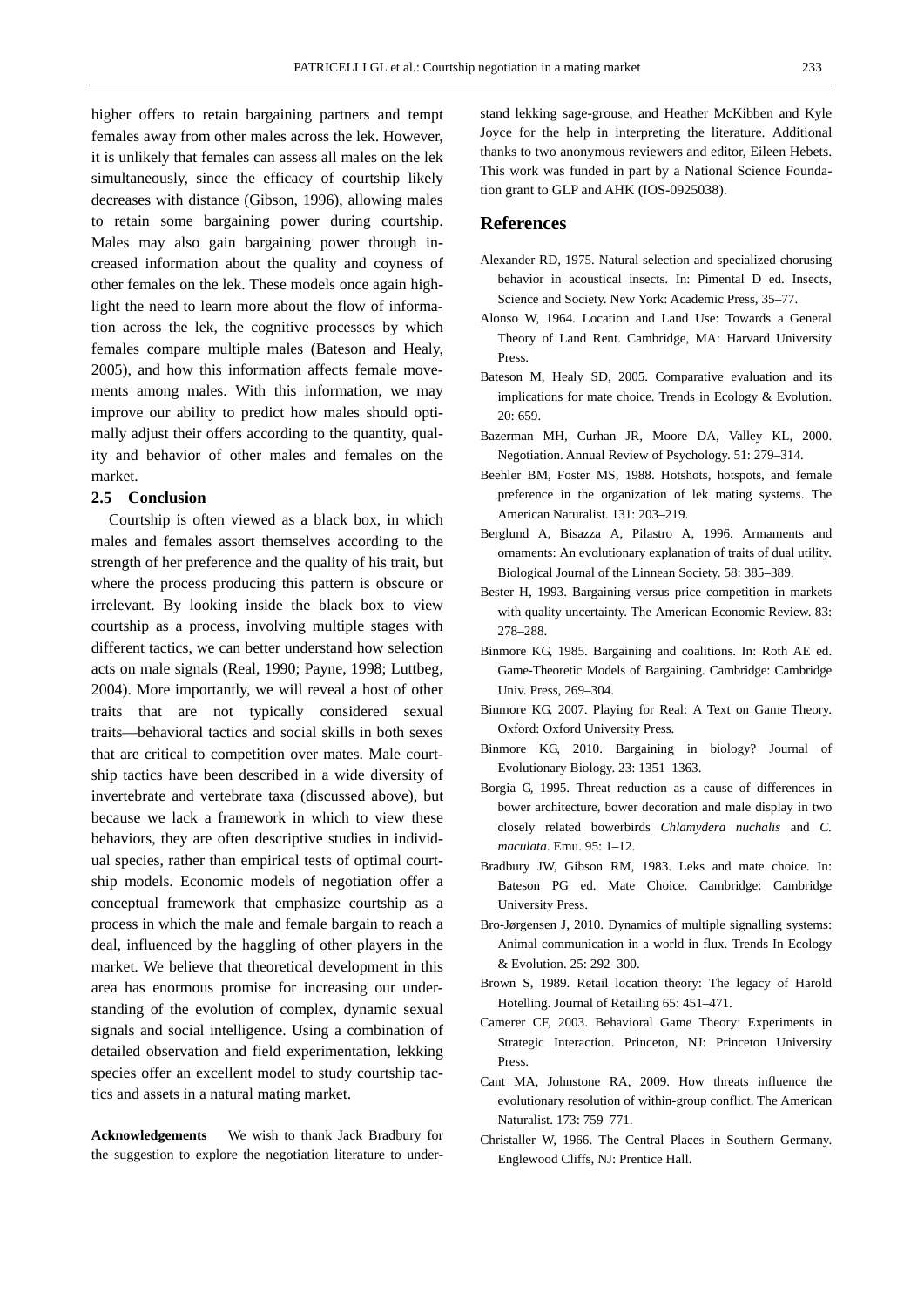- Clutton-Brock TH, Price OF, MacColl ADC, 1992. Mate retention, harassment, and the evolution of ungulate leks. Behavioral Ecology 3: 234–242.
- Dabholkar P, Johnston W, Cathey A, 1994. The dynamics of long-term business-to-business exchange relationships. Journal of the Academy of Marketing Science. 22: 130–145.
- De Fraja G, Muthoo A, 2000. Equilibrium partner switching in a bargaining model with asymmetric information. International Economic Review 41: 849–869.
- Droney DC, 1994. Tests of hypotheses for lek formation in a Hawaiian Drosophila. Animal Behaviour. 47: 351–361.
- Druckman D, 1967. Dogmatism prenegotiation experience and simulated group representation as determinants of dyadic behavior in a bargaining situation. Journal of Personality and Social Psychology. 6: 279–290.
- Druckman D, 1968. Prenegotiation experience and dyadic conflict resolution in a bargaining situation. Journal of Experimental Social Psychology 4: 367–383.
- Dugatkin LA, Godin J-GJ, 1993. Female mate copying in the guppy *Poecilia reticulata*: Age-dependent effects. Behavioral Ecology 4: 289–292.
- Dugatkin LA, Reeve HK, 1998. Game Theory and Animal Behavior. New York: Oxford University Press.
- Emlen ST, Oring LW, 1977. Ecology, sexual selection, and the evolution of mating systems. Science 197: 215–223.
- Enquist M, Leimar O, 1983. Evolution of fighting behaviour: Decision rules and assessment of relative strength. Journal of Theoretical Biology. 102: 387–410.
- Evans JP, Kelley JL, Ramnarine IW, Pilastro A, 2002. Female behaviour mediates male courtship under predation risk in the guppy *Poecilia reticulata*. Behavioral Ecology and Sociobiology 52: 496–502.
- Ganesan S, 1994. Determinants of long-term orientation in buyer-seller relationships. The Journal of Marketing 58: 1–19.
- Getty T, 1998. Handicap signalling: When fecundity and viability do not add up. Animal Behaviour 56: 127–130.
- Gibson RM, 1996. Female choice in sage grouse: The roles of attraction and active comparison. Behavioral Ecology and Sociobiology 39: 55–59.
- Gibson RM, Höglund J, 1992. Copying and sexual selection. Trends in Ecology and Evolution 7: 229–232.
- Grafen A, 1990. Biological signals as handicaps. Journal of Theoretical Biology 144: 517–546.
- Griffith SC, Sheldon BC, 2001. Phenotypic plasticity in the expression of sexually selected traits: Neglected components of variation. Animal Behaviour 61: 987–993.
- Hammerstein P, Hagen EH, 2005. The second wave of evolutionary economics in biology. Trends in Ecology & Evolution 20: 604–609.
- Harsanyi J, Selten R, 1988. A General Theory of Equilibrium Selection in Games. Cambridge MA: MIT Press.
- Hernandez ML, Houston AI, McNamara JM, 1999. Male rank and optimal lek size. Behavioral Ecology 10: 73–79.
- Höglund J, Alatalo RV, 1995. Leks. Princeton: Princeton

University Press.

- Höglund J, Montgomerie R, Widemo F, 1993. Costs and consequences of variation in the size of ruff leks. Behavioral Ecology and Sociobiology 32: 31–39.
- Hotelling H, 1929. Stability in competition. The Economic Journal 39: 41–57.
- How MJ, Hemmi JM, Zeil J, Peters R, 2008. Claw waving display changes with receiver distance in fiddler crabs *Uca perplexa*. Animal Behaviour 75: 1015–1022.
- Jackson WA, 2007. On the social structure of markets. Cambridge Journal of Economics 31: 235–253.
- Jennions MD, Petrie M, 1997. Variation in mate choice and mating preferences: A review of causes and consequences. Biological Reviews of the Cambridge Philosophical Society 72: 283–327.
- Johnstone RA, 2000. Models of reproductive skew: A review and synthesis. Ethology 106: 5–26.
- Kelso EC, Verrell PA, 2002. Do male veiled chameleons *Chamaeleo calyptratus* adjust their courtship displays in response to female reproductive status? Ethology 108: 495–512.
- Kokko H, Lindstrom J, 1996. Kin selection and the evolution of leks: Whose success do young males maximize? Proceedings of the Royal Society of London Series B. 263: 919–923.
- Kokko H, Lindstrom J, Alatalo RV, Rintamäki PT, 1998. Queuing for territory positions in the lekking black grouse *Tetrao tetrix*. Behavioral Ecology 9: 376–383.
- Lande R, 1981. Models of speciation by sexual selection of polygenic traits. Proceedings of the National Academy of Sciences 78: 3721–3725.
- Luttbeg B, 1996. A comparative Bayes tactic for mate assessment and choice. Behavioral Ecology 7: 451–460.
- Luttbeg B, 2004. Female mate assessment and choice behavior affect the frequency of alternative male mating tactics. Behavioral Ecology 15: 239–247.
- Martin CH, 2010. Unexploited females and unreliable signals of male quality in a malawi cichlid bower polymorphism. Behavioral Ecology 21: 1195–1202.
- Maynard Smith J, 1982. Evolution and the Theory of Games. Cambridge: Cambridge University Press.
- McDonald DB, 2007. Predicting fate from early connectivity in a social network. Proceedings of the National Academy of Sciences USA 104: 10910–10914.
- McElreath R, Boyd R, 2007. Mathematical Models of Social Evolution: A Guide for the Perplexed. Chicago University of Chicago Press.
- McNamara J, Stephens P, Dall S, Houston A, 2009a. Evolution of trust and trustworthiness: Social awareness favours personality differences. Proceedings of the Royal Society B: Biological Sciences 276: 605–613.
- McNamara JM, Fromhage L, Barta Z, Houston AI, 2009b. The optimal coyness game. Proceedings of the Royal Society B. 276: 953–960.
- McNamara JM, Gasson CE, Houston AI, 1999. Incorporating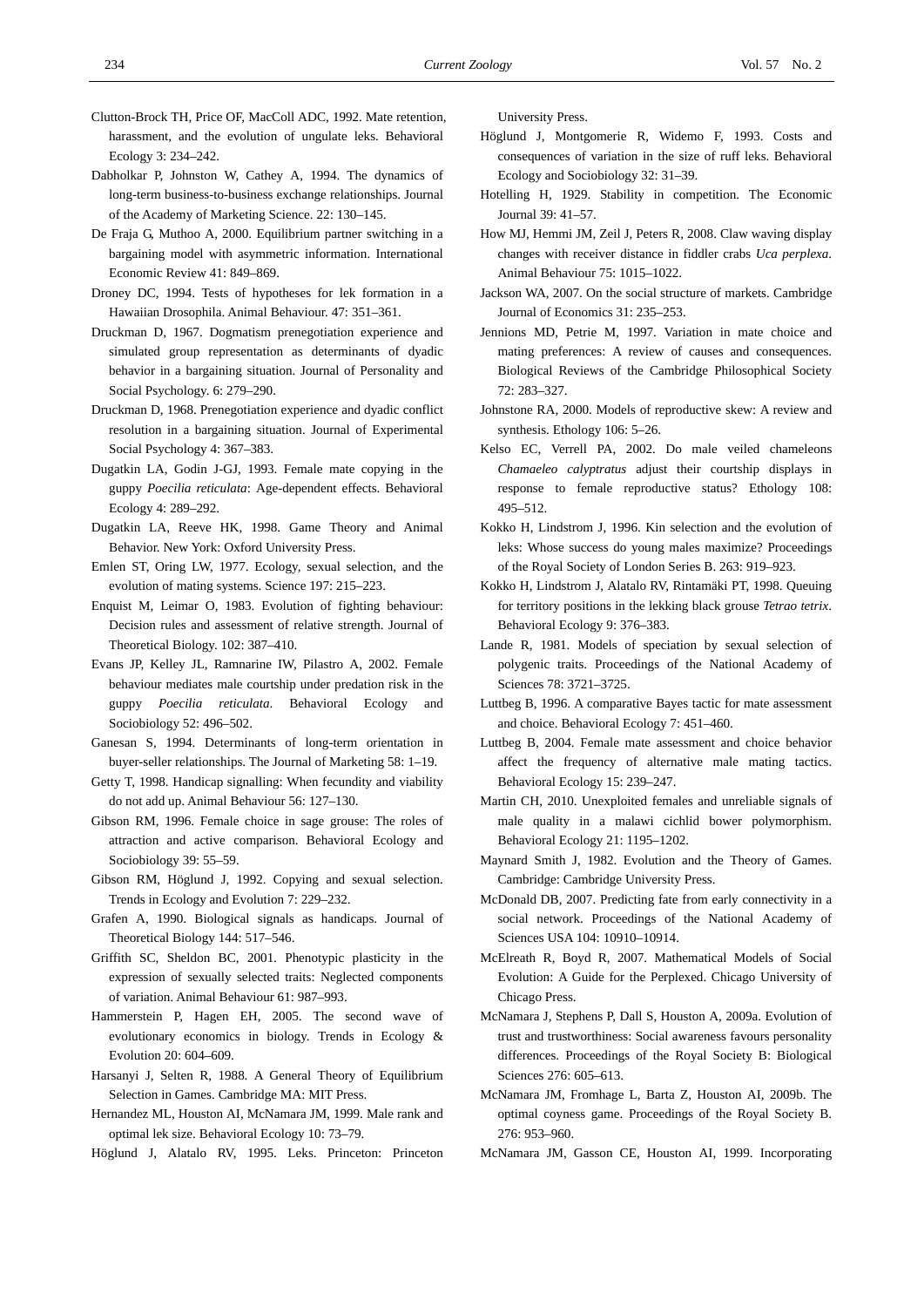rules for responding into evolutionary games. Nature 401: 368–371.

- McNamara JM, Houston AI, 2009. Integrating function and mechanism. Trends In Ecology & Evolution 24: 670–675.
- McNaughton SJ, 1988. Mineral nutrition and spatial concentrations of African ungulates. Nature 334: 343–345.
- Moorthy KS, 1988. Product and price competition in a duopoly. Marketing Science 7: 141–168.
- Muthoo A, 1999. Bargaining Theory with Applications. Cambridge: Cambridge University Press.
- Muthoo A, 2000. A non-technical introduction to bargaining theory. World Economics 1: 145–166.
- Nash J, 1950. The bargaining problem. Econometrica 18: 155–162.
- Nash J, 1953. Two-person cooperative games. Econometrica 21: 128–140.
- Nelson RL, 1958. The Selection of Retail Locations. New York: F. W. Dodge.
- Noë R, Hammerstein P, 1994. Biological markets: Supply and demand determine the effect of partner choice in cooperation, mutualism and mating. Behavioral Ecology and Sociobiology 35: 1–11.
- Noë R, Hammerstein P, 1995. Biological markets. Trends in Ecology & Evolution 10: 336–339.
- Oh KP, Badyaev AV, 2010. Structure of social networks in a passerine bird: Consequences for sexual selection and the evolution of mating strategies. The American Naturalist 176: E80–E89.
- Parker GA, 1974. Courtship persistence and female-guarding as male time investment strategies. Behaviour 48: 157–183.
- Patricelli GL, Krakauer AH, 2010. Tactical allocation of effort among multiple signals in sage grouse: An experiment with a robotic female. Behavioral Ecology. 21: 97–106.
- Patricelli GL, Uy JAC, Walsh G, Borgia G, 2002. Sexual selection: Male displays adjusted to female's response. Nature 415: 279–280.
- Payne RJH, 1998. Gradually escalating fights and displays: The cumulative assessment model. Animal Behaviour 56: 651–662.
- Payne RJH, Pagel M, 1996. When is false modesty a false economy? An optimality model of escalating signals. Proceedings of the Royal Society B. 263: 1545–1550.
- Payne RJH, Pagel MD, 1997. Why do animals repeat displays? Animal Behaviour. 54: 109–119.
- Plath M, Blum D, Schlupp I, Tiedemann R, 2008. Audience effect alters mating preferences in a livebearing fish, the Atlantic molly *Poecilia mexicana*. Animal Behaviour 75: 21–29.
- Rapoport A, Erev I, Zwick R, 1995. An experimental study of buyer-seller negotiation with one-sided incomplete information and time discounting. Management Science 41: 377–394.
- Real LA, 1990. Search theory and mate choice. I. Models of single-sex discrimination. The American Naturalist 136: 374–404.
- Real LA, 1991. Search theory and mate choice. II. Mutual interaction, assortative mating, and equilibrium variation in

male and female fitness. The American Naturalist 138: 901–917.

- Reilly WJ, 1953. The Law of Retail Gravitation. New York: Pilsbury.
- Reynolds SM, Christman MC, Uy JAC, Patricelli GL, Braun MJ et al., 2009. Lekking satin bowerbird males aggregate with relatives to mitigate aggression. Behavioral Ecology 20: 410–415.
- Roth AE, 1985. Game-Theoretic Models of Bargaining. Cambridge: Cambridge Univ Press.
- Rubenstein A, 1982. Perfect equilibrium in a bargaining model. Econometrica 50: 97–110.
- Rubenstein A, Wolinsky A, 1985. Equilibrium in a market with sequential bargaining. Econometrica 53: 1133–1150.
- Ruiz M, Davis E, Martins EP, 2008. Courtship attention in sagebrush lizards varies with male identity and female reproductive state. Behavioral Ecology 19: 1326–1332.
- Ryan MJ, Tuttle MD, Taft LK, 1981. The costs and benefits of frog chorusing behavior. Behavioral Ecology and Sociobiology 8: 273–278.
- Ryder TB, McDonald DB, Blake JG, Parker PG, Loiselle BA, 2008. Social networks in the lek-mating wire-tailed manakin *Pipra filicauda*. Proceedings of the Royal Society B. 275: 1367–1374.
- Schroeder MA, Young JR, Braun CE, 1999. Sage grouse: *Centrocerus urophasianus*. Birds of North America 425: 1–28.
- Selten R, 1978. The chain store paradox. Theory and Decision. 9: 127–159.
- Senger JM, 2002. Tales of the bazaar: Interest-based negotiation across cultures. Negotiation Journal 18: 233–249.
- Shine R, Langkilde T, Mason RT, 2003. The opportunistic serpent: Male garter snakes adjust courtship tactics to mating opportunities. Behaviour 140: 1509–1526.
- Sockman KW, Sewall KB, Ball GF, Hahn TP, 2006. Economy of mate attraction in the cassin's finch. Biology Letters. 1: 34–37.
- Spekman RE, 1988. Strategic supplier selection: Understanding long-term buyer relationships. Business Horizons 31: 75–81.
- Számadó S, 2011. The cost of honesty and the fallacy of the handicap principle. Animal Behaviour 81: 3–10.
- Tenbrunsel AE, Wade-Benzoni KA, Moag J, Bazerman MH, 1999. The negotiation matching process: Relationships and partner selection. Organizational Behavior and Human Decision Processes 80: 252–283.
- Trivers RL, 1972. Parental investment and sexual selection. In: Campbell B ed. Sexual Selection and the Descent of Man, 1871–1971. London: Heinemann, 136–179.
- Uy JAC, Endler JA, 2004. Modification of the visual background increases the conspicuousness of golden-collared manakin displays. Behavioral Ecology 15: 1003–1010.
- Uy JAC, Patricelli GL, Borgia G, 2000. Dynamic mate-searching tactic allows female satin bowerbirds *Ptilonorhynchus violaceus* to reduce searching. Proceedings of the Royal Society of London B. 267: 251–256.
- van Rhijn JG, 1983. On the maintenance and origin of alternative